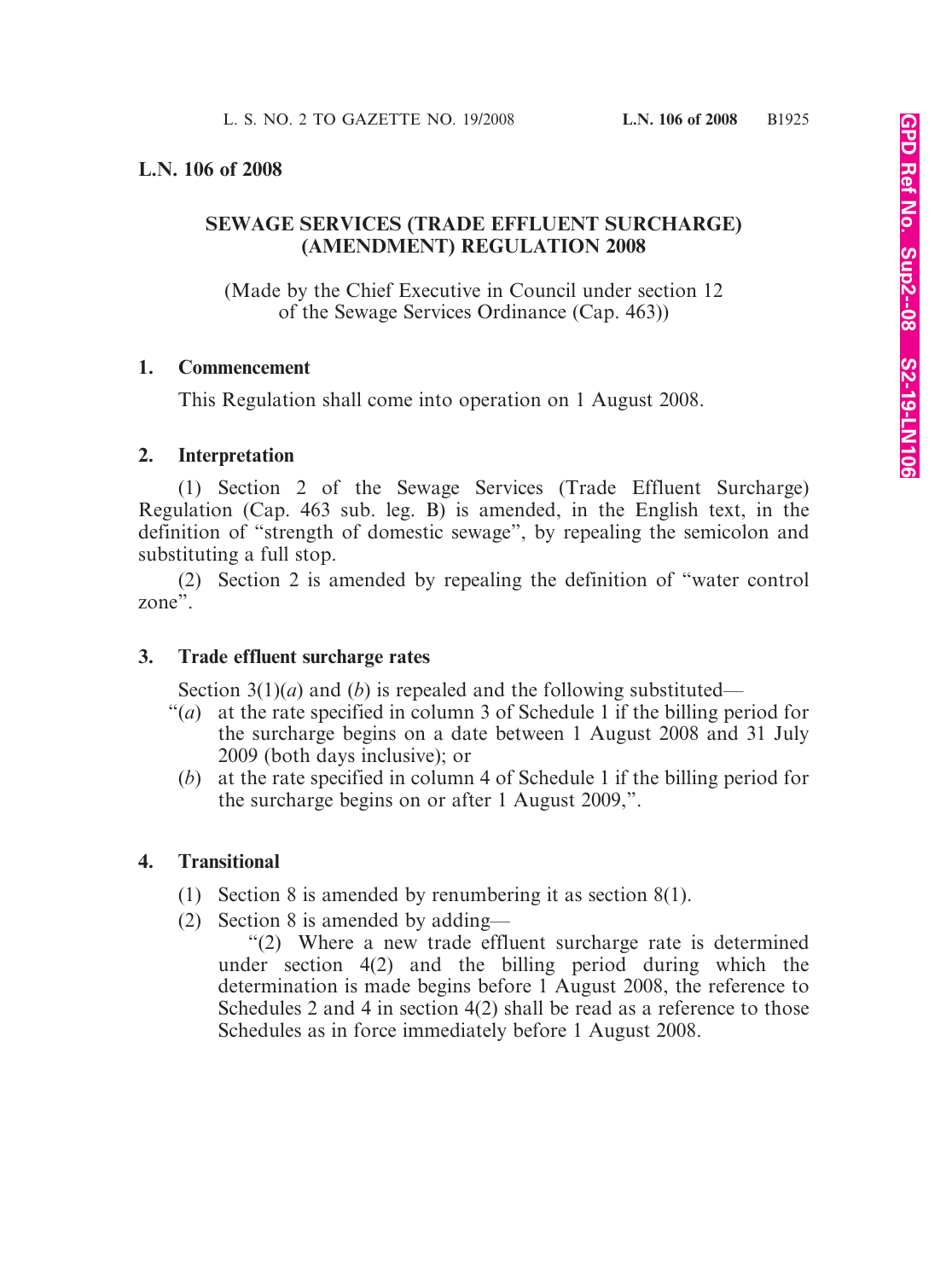(3) Where a new trade effluent surcharge rate is determined under section 4(2) and the billing period during which the determination is made begins on a date between 1 August 2008 and 31 July 2009 (both days inclusive)—

- (*a*) the reference to Schedule 2 in section 4(2) shall be read as a reference to Schedule 2 as in force on 1 August 2008; and
- (*b*) the applicable matrix is the matrix in Part I of Schedule 4.

(4) Where a new trade effluent surcharge rate is determined under section 4(2) and the billing period during which the determination is made begins on or after 1 August 2009—

- (*a*) the reference to Schedule 2 in section 4(2) shall be read as a reference to Schedule 2 as in force on 1 August 2008; and
- (*b*) the applicable matrix is the matrix in Part II of Schedule 4.".

### **5. Schedule 1 substituted**

Schedule 1 is repealed and the following substituted—

### "SCHEDULE 1 [s. 3]

### TRADE EFFLUENT SURCHARGE RATES

| Item | Trade, business or<br>manufacture            | Rate for billing<br>period beginning<br>on a date between<br>1 August 2008<br>and 31 July 2009<br>(both days inclusive)<br>$$/m^3$ | Rate for billing<br>period beginning<br>on or after<br>1 August 2009<br>$\frac{\mathrm{S}}{\mathrm{m}^3}$ |
|------|----------------------------------------------|------------------------------------------------------------------------------------------------------------------------------------|-----------------------------------------------------------------------------------------------------------|
| 1.   | yarn sizing                                  | 4.13                                                                                                                               | 4.51                                                                                                      |
| 2.   | washing new garments,<br>excluding laundries | 0.41                                                                                                                               | 0.41                                                                                                      |
| 3.   | bleaching and dyeing of<br>knitted fabric    | 0.41                                                                                                                               | 0.41                                                                                                      |
| 4.   | bleaching and dyeing of<br>woven fabric      | 1.20                                                                                                                               | 1.20                                                                                                      |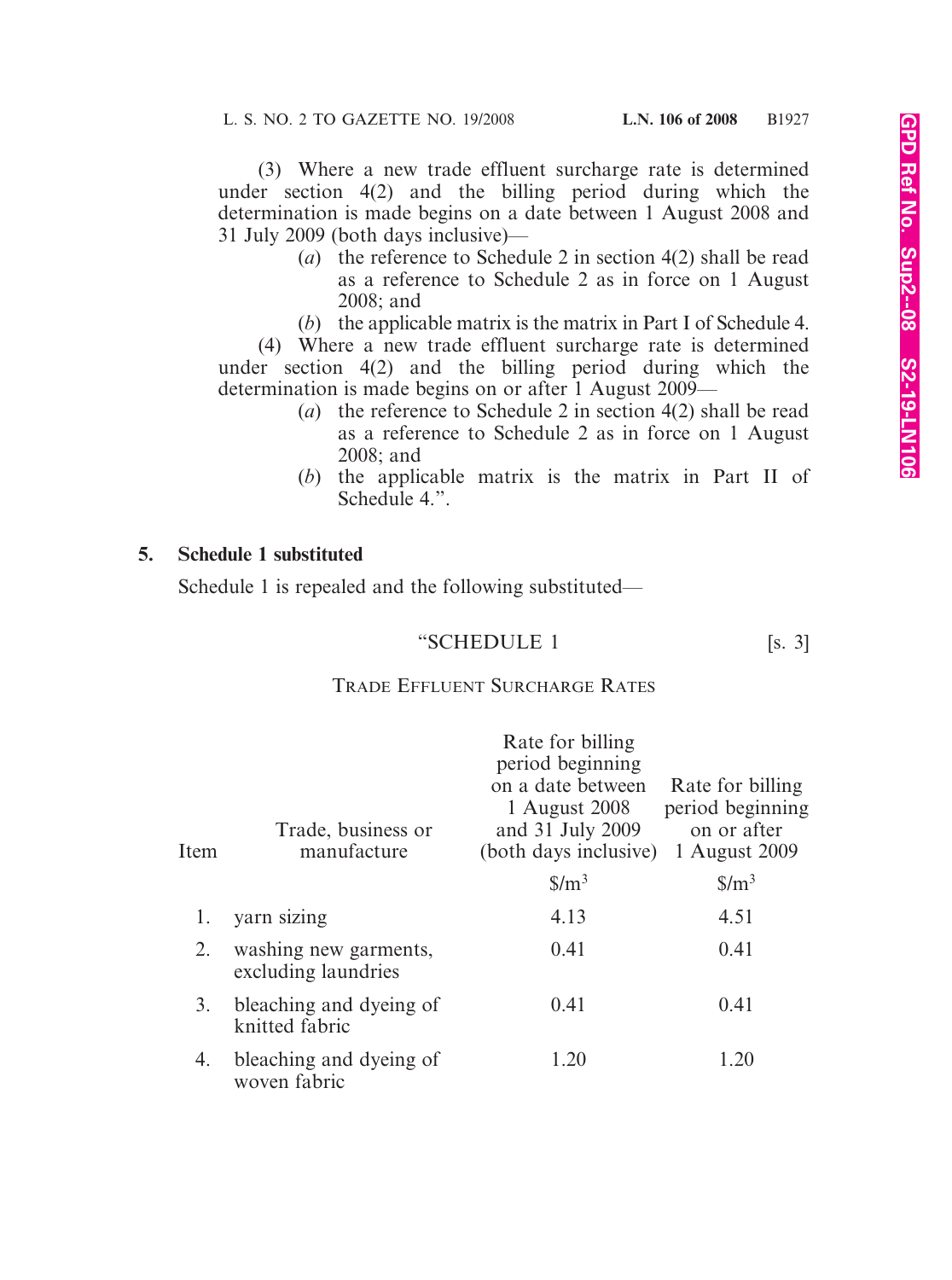| Item | Trade, business or<br>manufacture                         | Rate for billing<br>period beginning<br>on a date between<br>1 August 2008<br>and 31 July 2009<br>(both days inclusive) | Rate for billing<br>period beginning<br>on or after<br>1 August 2009 |
|------|-----------------------------------------------------------|-------------------------------------------------------------------------------------------------------------------------|----------------------------------------------------------------------|
|      |                                                           | $\frac{\mathrm{S}}{\mathrm{m}^3}$                                                                                       | $\frac{\mathrm{S}}{\mathrm{m}^3}$                                    |
| 5.   | knit outerwear                                            | 0.41                                                                                                                    | 0.41                                                                 |
| 6.   | wearing apparel other than<br>knit outerwear              | 0.41                                                                                                                    | 0.41                                                                 |
| 7.   | spinning cotton                                           | 0.37                                                                                                                    | 0.41                                                                 |
| 8.   | soap and cleaning<br>preparations, perfumes,<br>cosmetics | 4.13                                                                                                                    | 4.51                                                                 |
| 9.   | medicines                                                 | 4.13                                                                                                                    | 4.51                                                                 |
| 10.  | paints, varnishes and<br>lacquers                         | 1.27                                                                                                                    | 1.38                                                                 |
| 11.  | basic industrial chemicals                                | 0.76                                                                                                                    | 0.76                                                                 |
| 12.  | tanneries and leather<br>finishing                        | 0.76                                                                                                                    | 0.76                                                                 |
| 13.  | pulp, paper and paperboard                                | 4.47                                                                                                                    | 4.88                                                                 |
| 14.  | soft drinks and carbonated<br>waters industries           | 0.47                                                                                                                    | 0.47                                                                 |
| 15.  | breweries and manufacture<br>of malt liquor               | 4.13                                                                                                                    | 4.51                                                                 |
| 16.  | distilling, rectifying and<br>blending spirits            | 4.13                                                                                                                    | 4.51                                                                 |
| 17.  | cocoa, chocolate and sugar<br>confectionery               | 4.13                                                                                                                    | 4.51                                                                 |
| 18.  | vermicelli, noodles and<br>similar farinaceous products   | 4.13                                                                                                                    | 4.51                                                                 |
| 19.  | bakery products                                           | 3.59                                                                                                                    | 3.92                                                                 |
| 20.  | grain mill products                                       | 2.77                                                                                                                    | 2.77                                                                 |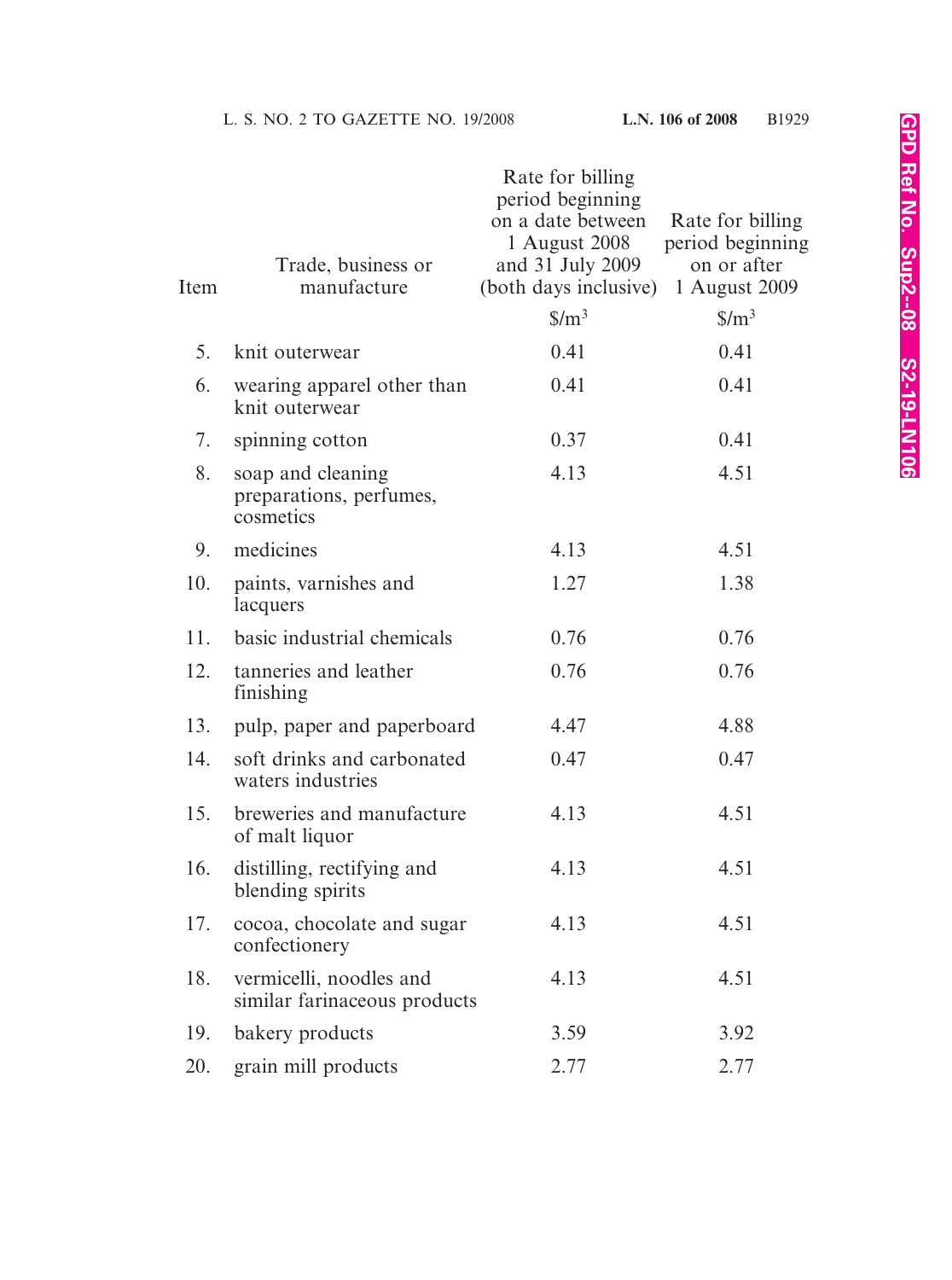|    | Item | Trade, business or<br>manufacture                                | Rate for billing<br>period beginning<br>on a date between<br>1 August 2008<br>and 31 July 2009<br>(both days inclusive) | Rate for billing<br>period beginning<br>on or after<br>1 August 2009 |
|----|------|------------------------------------------------------------------|-------------------------------------------------------------------------------------------------------------------------|----------------------------------------------------------------------|
|    |      |                                                                  | $\frac{\mathrm{S}}{\mathrm{m}^3}$                                                                                       | $\frac{\mathrm{S}}{\mathrm{m}^3}$                                    |
|    | 21.  | vegetable oil, peanut oil,<br>peppermint oil and aniseed<br>oil  | 2.48                                                                                                                    | 2.48                                                                 |
|    | 22.  | canning, preserving and<br>processing of fish and<br>crustaceans | 1.78                                                                                                                    | 1.78                                                                 |
|    | 23.  | canning and preserving of<br>fruit and vegetables                | 3.41                                                                                                                    | 3.41                                                                 |
|    | 24.  | dairy products                                                   | 4.13                                                                                                                    | 4.51                                                                 |
|    | 25.  | slaughtering, preparing and<br>preserving meat                   | 1.74                                                                                                                    | 1.74                                                                 |
|    | 26.  | soy and other sauces                                             | 4.13                                                                                                                    | 4.51                                                                 |
|    | 27.  | restaurants                                                      | 3.05                                                                                                                    | $3.05$ ".                                                            |
| 6. |      | <b>Schedule 2 substituted</b>                                    |                                                                                                                         |                                                                      |
|    |      | Schedule 2 is repealed and the following substituted—            |                                                                                                                         |                                                                      |
|    |      |                                                                  | "SCHEDULE 2                                                                                                             | [ss. 4 $\&$ 8]                                                       |

# COD VALUES

| Item | Trade, business or manufacture               | UOD,    | COD,    |
|------|----------------------------------------------|---------|---------|
|      |                                              | $g/m^3$ | $g/m^3$ |
|      | yarn sizing                                  | 2000    | 2000    |
|      | washing new garments, excluding<br>laundries | 566     | 507     |
|      | bleaching and dyeing of knitted<br>fabric    | 665     | 607     |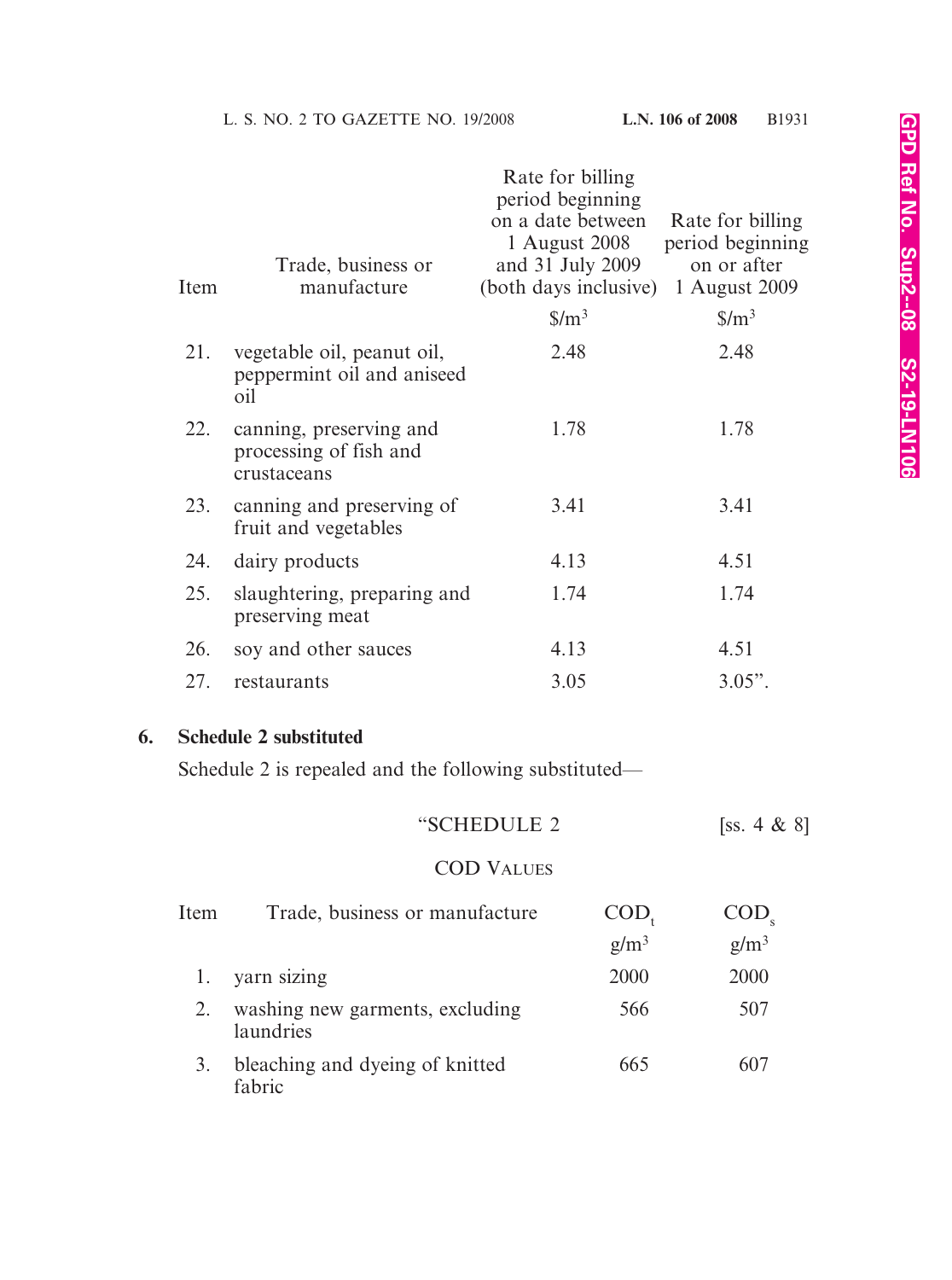|      | L. S. NO. 2 TO GAZETTE NO. 19/2008                            | L.N. 106 of 2008        | B1933          |
|------|---------------------------------------------------------------|-------------------------|----------------|
| Item | Trade, business or manufacture                                | $\text{COD}_{\text{t}}$ | $\text{COD}_s$ |
|      |                                                               | $g/m^3$                 | $g/m^3$        |
| 4.   | bleaching and dyeing of woven<br>fabric                       | 1053                    | 981            |
| 5.   | knit outerwear                                                | 566                     | 507            |
| 6.   | wearing apparel other than knit<br>outerwear                  | 566                     | 507            |
| 7.   | spinning cotton                                               | 570                     | 541            |
| 8.   | soap and cleaning preparations,<br>perfumes, cosmetics        | 2000                    | 2000           |
| 9.   | medicines                                                     | 2000                    | 2000           |
| 10.  | paints, varnishes and lacquers                                | 1000                    | 619            |
| 11.  | basic industrial chemicals                                    | 677                     | 656            |
| 12.  | tanneries and leather finishing                               | 807                     | 781            |
| 13.  | pulp, paper and paperboard                                    | 1870                    | 947            |
| 14.  | soft drinks and carbonated<br>waters industries               | 826                     | 628            |
| 15.  | breweries and manufacture of<br>malt liquor                   | 2000                    | 2000           |
|      | 16. distilling, rectifying and blending<br>spirits            | 2000                    | 2000           |
| 17.  | cocoa, chocolate and sugar<br>confectionery                   | 2000                    | 2000           |
| 18.  | vermicelli, noodles and similar<br>farinaceous products       | 2000                    | 2000           |
| 19.  | bakery products                                               | 2000                    | 1506           |
| 20.  | grain mill products                                           | 1521                    | 1290           |
| 21.  | vegetable oil, peanut oil,<br>peppermint oil and aniseed oil  | 1320                    | 1310           |
| 22.  | canning, preserving and<br>processing of fish and crustaceans | 1141                    | 873            |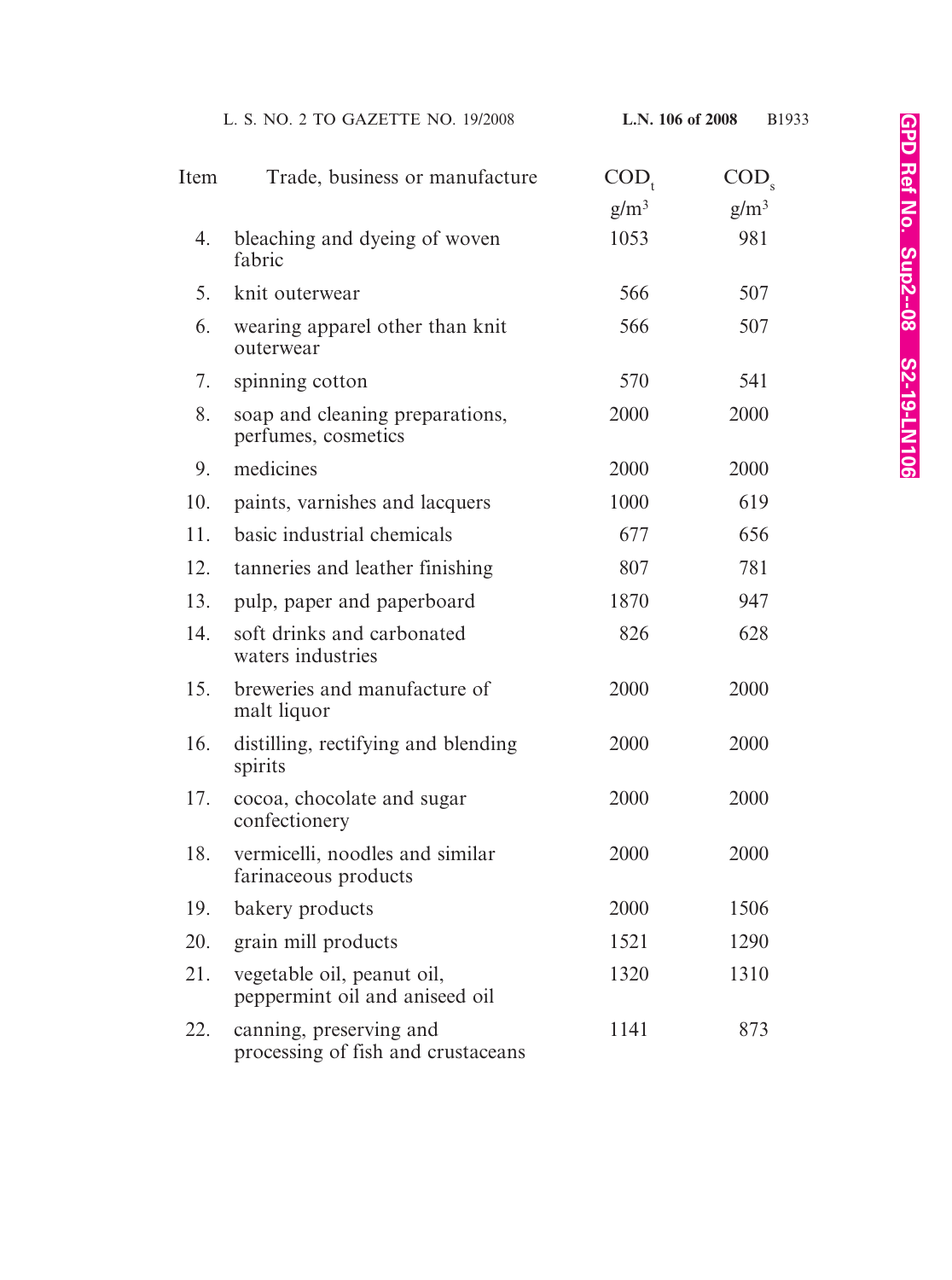| Item | Trade, business or manufacture                    | COD,    |         |
|------|---------------------------------------------------|---------|---------|
|      |                                                   | $g/m^3$ | $g/m^3$ |
| 23.  | canning and preserving of fruit<br>and vegetables | 2000    | 1822    |
| 24.  | dairy products                                    | 2000    | 2000    |
| 25.  | slaughtering, preparing and<br>preserving meat    | 1129    | 769     |
| 26.  | soy and other sauces                              | 2000    | 2000    |
|      | restaurants                                       | 1630    | 1320"   |

# **7. Trade, business or manufacture**

Schedule 3 is amended by repealing—<br>"1. bleaching and dyeing of garments

bleaching and dyeing of garments".

# **8. Schedule 4 substituted**

Schedule 4 is repealed and the following substituted—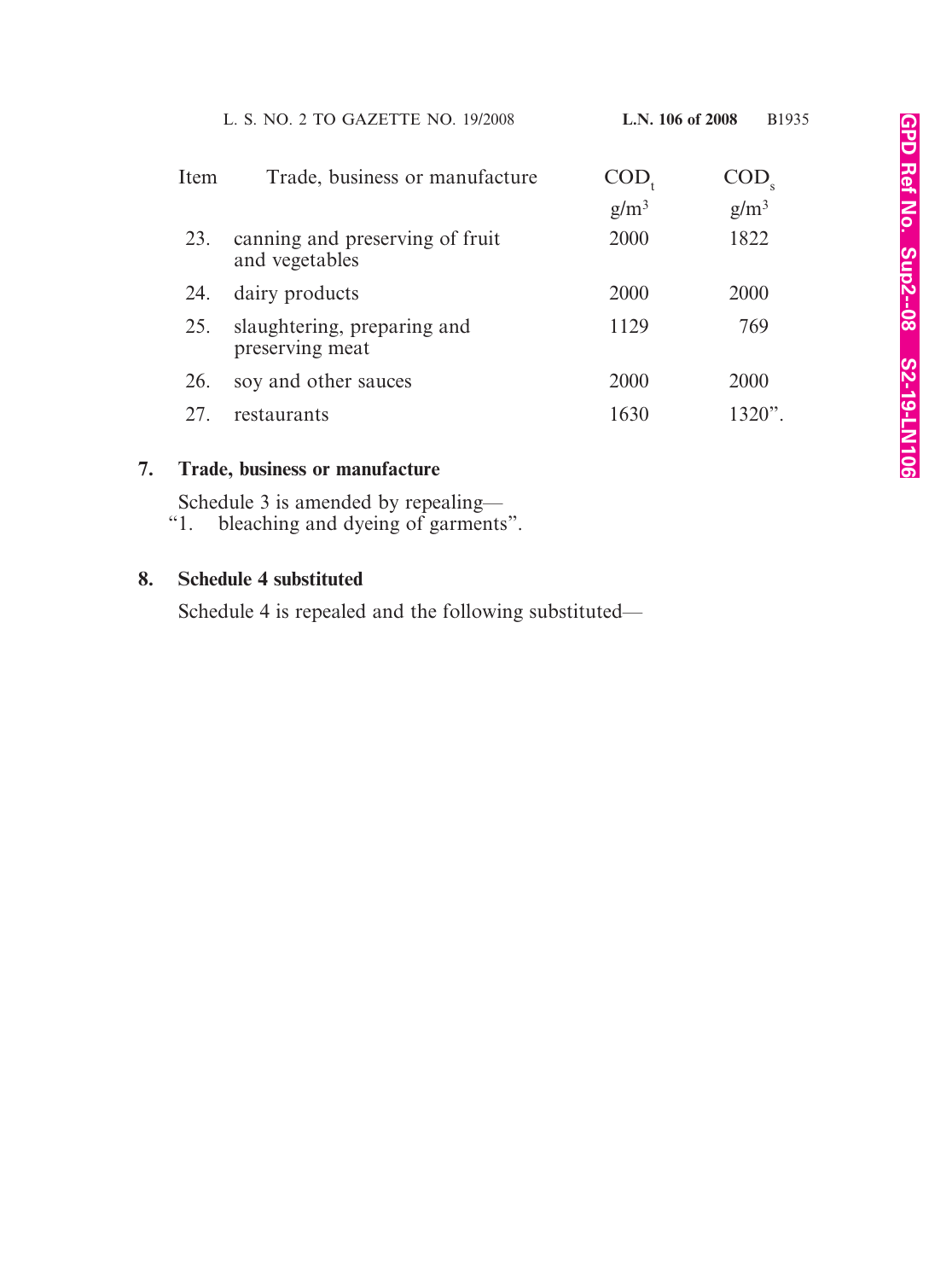# "SCHEDULE 4 [ss. 4  $\&$  8]

#### PART I

# Trade Effluent Surcharge Rate Matrix for Billing Period Beginning on a Date BETWEEN 1 AUGUST 2008 AND 31 JULY 2009 (BOTH DAYS INCLUSIVE)

 $\mathrm{COD}_{\mathrm{(s)}}$ 

 $(g/m^3)$ 

|                |          | 100    | 130    | 160    | 200    | 250    | 320    | 400    | 500    | 630    | 790    | 1000   | 1260   | 1580   | 2000   |            |
|----------------|----------|--------|--------|--------|--------|--------|--------|--------|--------|--------|--------|--------|--------|--------|--------|------------|
| 2000           | \$4.13   |        |        |        |        |        |        |        |        |        |        |        |        |        |        | 2000       |
| 1580           | \$3.08   | \$3.08 | \$3.08 | \$3.12 | \$3.34 | \$3.60 | \$3.96 | \$4.39 |        |        |        |        |        |        |        | 1580       |
| 1260           | \$2.27   | \$2.27 | \$2.27 | \$2.33 | \$2.53 | \$2.80 | \$3.17 | \$3.59 | \$4.12 | \$4.79 |        |        |        |        |        | 1260       |
| 1000           | \$1.63   | \$1.63 | \$1.63 | \$1.68 | \$1.89 | \$2.15 | \$2.52 | \$2.94 | \$3.46 | \$4.15 | \$4.99 | \$6.09 |        |        |        | 1000       |
| 790            | \$1.10   | \$1.10 | \$1.10 | \$1.16 | \$1.37 | \$1.63 | \$2.00 | \$2.41 | \$2.94 | \$3.63 | \$4.47 | \$5.57 |        |        |        | 790        |
| 630            | \$0.70   | \$0.70 | \$0.70 | \$0.75 | \$0.96 | \$1.22 | \$1.59 | \$2.01 | \$2.53 | \$3.22 | \$4.06 | \$5.17 | \$6.53 |        |        | 630        |
| 500            | \$0.37   | \$0.37 | \$0.37 | \$0.43 | \$0.63 | \$0.90 | \$1.27 | \$1.69 | \$2.22 | \$2.89 | \$3.73 | \$4.84 | \$6.20 |        |        | 500        |
| 400            | \$0.12   | \$0.12 | \$0.12 | \$0.17 | \$0.39 | \$0.66 | \$1.02 | \$1.44 | \$1.97 | \$2.64 | \$3.48 | \$4.59 | \$5.95 | \$7.63 |        | 400        |
| 320            | \$0.00   | \$0.00 | \$0.00 | \$0.05 | \$0.26 | \$0.52 | \$0.90 | \$1.31 | \$1.83 | \$2.52 | \$3.36 | \$4.47 | \$5.83 | \$7.51 |        | 320        |
| 250            | \$0.00   | \$0.00 | \$0.00 | \$0.05 | \$0.26 | \$0.52 | \$0.90 | \$1.31 | \$1.83 | \$2.52 | \$3.36 | \$4.47 | \$5.83 | \$7.51 |        | 250        |
| 200            | \$0.00   | \$0.00 | \$0.00 | \$0.05 | \$0.26 | \$0.52 | \$0.90 | \$1.31 | \$1.83 | \$2.52 | \$3.36 | \$4.47 | \$5.83 | \$7.51 |        | 200        |
| 160            | \$0.00   | \$0.00 | \$0.00 | \$0.05 | \$0.26 | \$0.52 | \$0.90 | \$1.31 | \$1.83 | \$2.52 | \$3.36 | \$4.47 | \$5.83 | \$7.51 |        | <u>160</u> |
| 30             | \$0.00   | \$0.00 | \$0.00 | \$0.05 | \$0.26 | \$0.52 | \$0.90 | \$1.31 | \$1.83 | \$2.52 | \$3.36 | \$4.47 | \$5.83 | \$7.51 |        | 130        |
| 100            | \$0.00   | \$0.00 | \$0.00 | \$0.05 | \$0.26 | \$0.52 | \$0.90 | \$1.31 | \$1.83 | \$2.52 | \$3.36 | \$4.47 | \$5.83 | \$7.51 |        | 100        |
| 0 <sup>1</sup> | \$0.00   | \$0.00 | \$0.00 | \$0.05 | \$0.26 | \$0.52 | \$0.90 | \$1.31 | \$1.83 | \$2.52 | \$3.36 | \$4.47 | \$5.83 | \$7.51 | \$9.72 | $\theta$   |
|                | $\theta$ | 100    | 130    | 160    | 200    | 250    | 320    | 400    | 500    | 630    | 790    | 1000   | 1260   | 1580   | 2000   |            |

 $\mathrm{COD}_{\text{(t-s)}} \, (\text{g/m}^3)$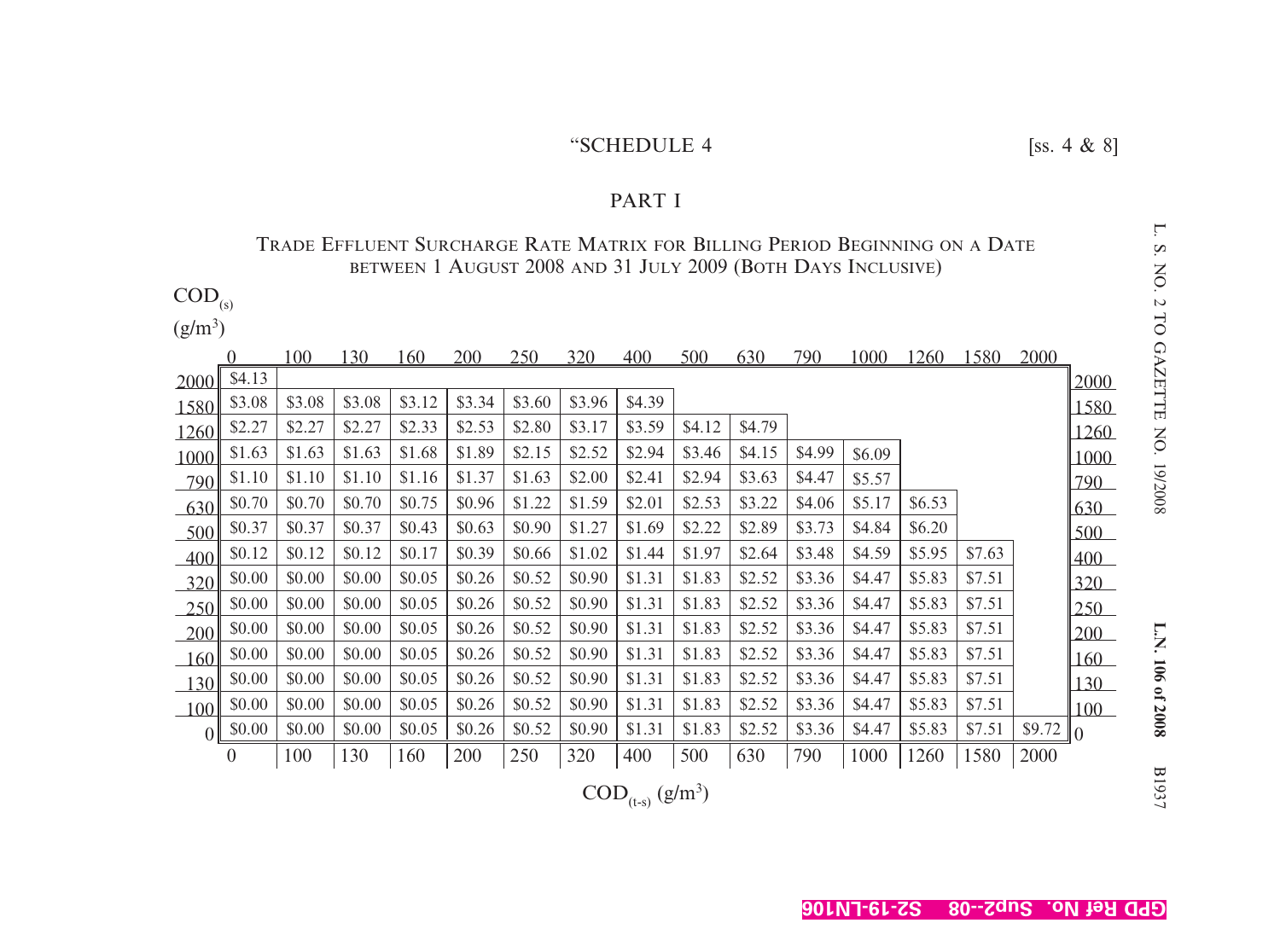| $\mathrm{COD}_{\text{\tiny (S)}}$ |          |            |        |        |        |        |            |        |            |        |        |             |             |        |         |                |
|-----------------------------------|----------|------------|--------|--------|--------|--------|------------|--------|------------|--------|--------|-------------|-------------|--------|---------|----------------|
| $(g/m^3)$                         |          |            |        |        |        |        |            |        |            |        |        |             |             |        |         |                |
|                                   | <u>0</u> | <b>100</b> | 130    | 160    | 200    | 250    | <u>320</u> | 400    | <u>500</u> | 630    | 790    | <u>1000</u> | <u>1260</u> | 1580   | 2000    |                |
| 2000                              | \$4.51   |            |        |        |        |        |            |        |            |        |        |             |             |        |         | 2000           |
| 1580                              | \$3.36   | \$3.36     | \$3.36 | \$3.41 | \$3.65 | \$3.94 | \$4.33     | \$4.79 |            |        |        |             |             |        |         | 1580           |
| 1260                              | \$2.48   | \$2.48     | \$2.48 | \$2.54 | \$2.77 | \$3.05 | \$3.46     | \$3.92 | \$4.50     | \$5.23 |        |             |             |        |         | 1260           |
| 1000                              | \$1.78   | \$1.78     | \$1.78 | \$1.84 | \$2.06 | \$2.35 | \$2.75     | \$3.21 | \$3.78     | \$4.53 | \$5.45 | \$6.65      |             |        |         | 1000           |
| 790                               | \$1.20   | \$1.20     | \$1.20 | \$1.26 | \$1.49 | \$1.78 | \$2.18     | \$2.64 | \$3.21     | \$3.96 | \$4.88 | \$6.08      |             |        |         | 790            |
| 630                               | \$0.76   | \$0.76     | \$0.76 | \$0.82 | \$1.05 | \$1.34 | \$1.74     | \$2.19 | \$2.77     | \$3.52 | \$4.44 | \$5.64      | \$7.13      |        |         | 630            |
| 500                               | \$0.41   | \$0.41     | \$0.41 | \$0.47 | \$0.69 | \$0.98 | \$1.38     | \$1.85 | \$2.42     | \$3.16 | \$4.08 | \$5.28      | \$6.77      |        |         | 500            |
| $-400$                            | \$0.13   | \$0.13     | \$0.13 | \$0.19 | \$0.43 | \$0.72 | \$1.11     | \$1.57 | \$2.15     | \$2.89 | \$3.80 | \$5.01      | \$6.50      | \$8.34 |         | 400            |
| $-320$                            | \$0.00   | \$0.00     | \$0.00 | \$0.06 | \$0.29 | \$0.57 | \$0.98     | \$1.43 | \$2.00     | \$2.75 | \$3.67 | \$4.88      | \$6.37      | \$8.20 |         | 320            |
| 250                               | \$0.00   | \$0.00     | \$0.00 | \$0.06 | \$0.29 | \$0.57 | \$0.98     | \$1.43 | \$2.00     | \$2.75 | \$3.67 | \$4.88      | \$6.37      | \$8.20 |         | 250            |
| 200                               | \$0.00   | \$0.00     | \$0.00 | \$0.06 | \$0.29 | \$0.57 | \$0.98     | \$1.43 | \$2.00     | \$2.75 | \$3.67 | \$4.88      | \$6.37      | \$8.20 |         | 200            |
| 160                               | \$0.00   | \$0.00     | \$0.00 | \$0.06 | \$0.29 | \$0.57 | \$0.98     | \$1.43 | \$2.00     | \$2.75 | \$3.67 | \$4.88      | \$6.37      | \$8.20 |         | 160            |
| 130                               | \$0.00   | \$0.00     | \$0.00 | \$0.06 | \$0.29 | \$0.57 | \$0.98     | \$1.43 | \$2.00     | \$2.75 | \$3.67 | \$4.88      | \$6.37      | \$8.20 |         | 130            |
| 100                               | \$0.00   | \$0.00     | \$0.00 | \$0.06 | \$0.29 | \$0.57 | \$0.98     | \$1.43 | \$2.00     | \$2.75 | \$3.67 | \$4.88      | \$6.37      | \$8.20 |         | 100            |
| 0                                 | \$0.00   | \$0.00     | \$0.00 | \$0.06 | \$0.29 | \$0.57 | \$0.98     | \$1.43 | \$2.00     | \$2.75 | \$3.67 | \$4.88      | \$6.37      | \$8.20 | \$10.61 | $\mathbb{I}_0$ |
|                                   | $\theta$ | 100        | 130    | 160    | 200    | 250    | 320        | 400    | 500        | 630    | 790    | 1000        | 1260        | 1580   | 2000    |                |

### TRADE EFFLUENT SURCHARGE RATE MATRIX FOR BILLING PERIOD BEGINNING ON OR AFTER 1 AUGUST 2009

 $\mathrm{COD}_{\text{(t-s)}} \, (\text{g/m}^3)$ ".

L. S. NO. 2 TO GAZETTE NO. 19/2008 L. S. NO. 2 TO GAZETTE NO. 19/2008 L.N. 106 of 2008 B1939

PART II